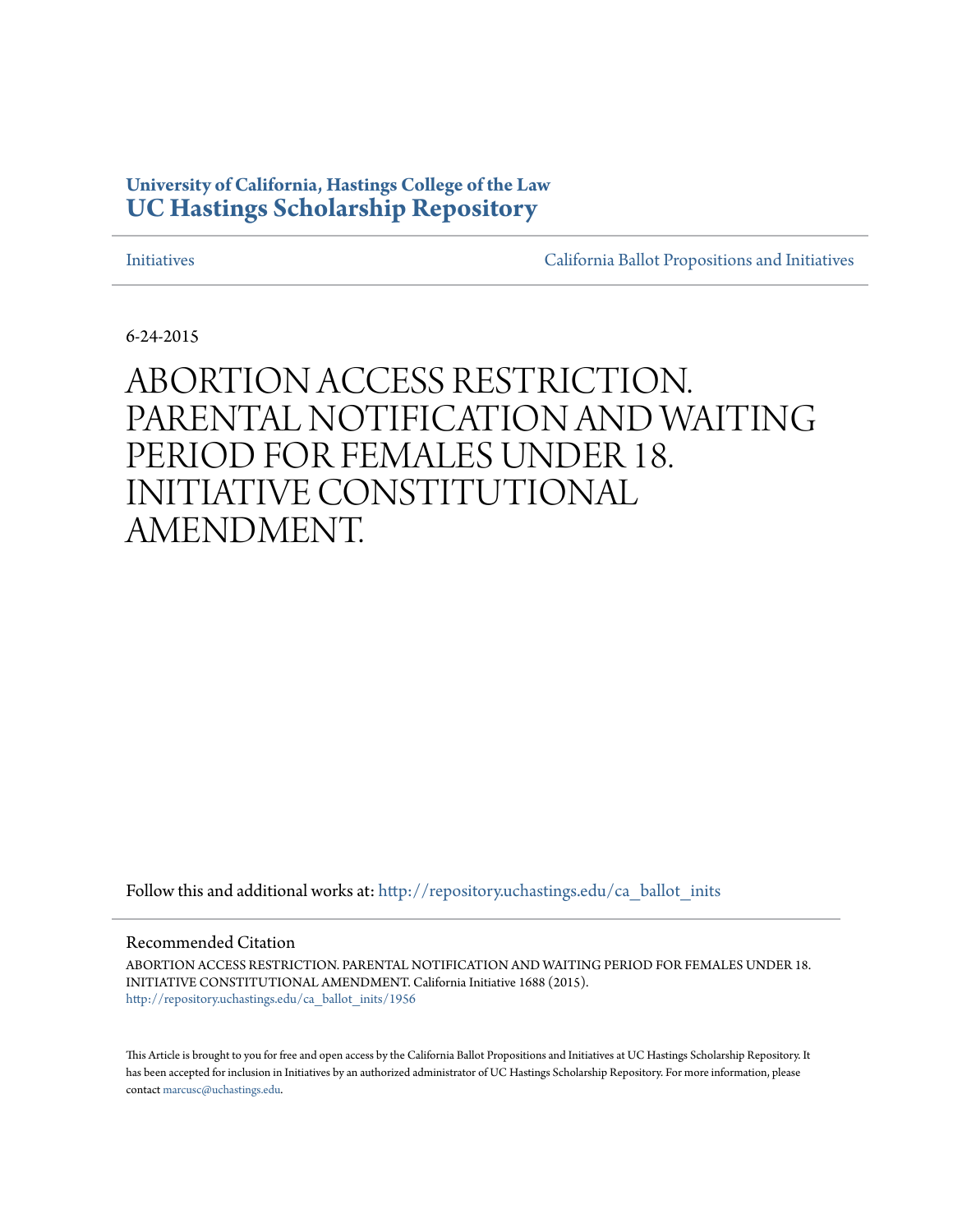**AEAFIAEO** 

APR 2 3 2015

Office of the Attorney General of California Attn: Ashley Johansson, Initiative Coordinator 1300 I Street, Suite 125 P. 0. Box 944255 Sacramento, CA 94244-2550 Telephone: (916) 445-4752

INITIATIVE COORDINATOR ATTORNEY GENERAL'S OFFICE

Fax: (916) 324-8835 E-Mail: Ashley.Johansson@doj.ca.gov

# Re: Request for Title and Summary for Proposed Initiative

Dear Initiative Coordinator Ashley Johansson:

Pursuant to Article II, Section 10(d) of the California Constitution, I am submitting the attached proposed statewide Constitutional Amendment ballot initiative to your office and request the preparation of a title and summary for the ballot initiative as provided by law.

# I propose the title: Parental Notification, Child and Teen Safety, and Stop Sexual Predators and Sex Traffickers Act

I have also included with this letter the signed Proponent Certifications required under California Elections Code sections 9001 (b) and 9608, my voter registration address, and payment in the amount of \$200.

I am a registered voter in the state of California.

Should you have any questions or require additional information, please contact me at my voter registration residence address, or by telephone, fax, or e-mail using the information provided on the attached letter.

Thank you for your attention to this important matter.

Sincerely,<br>*Sm Amuth* 

John Smith, Proponent

Public contact information: John.Smith.jsjs@gmail.com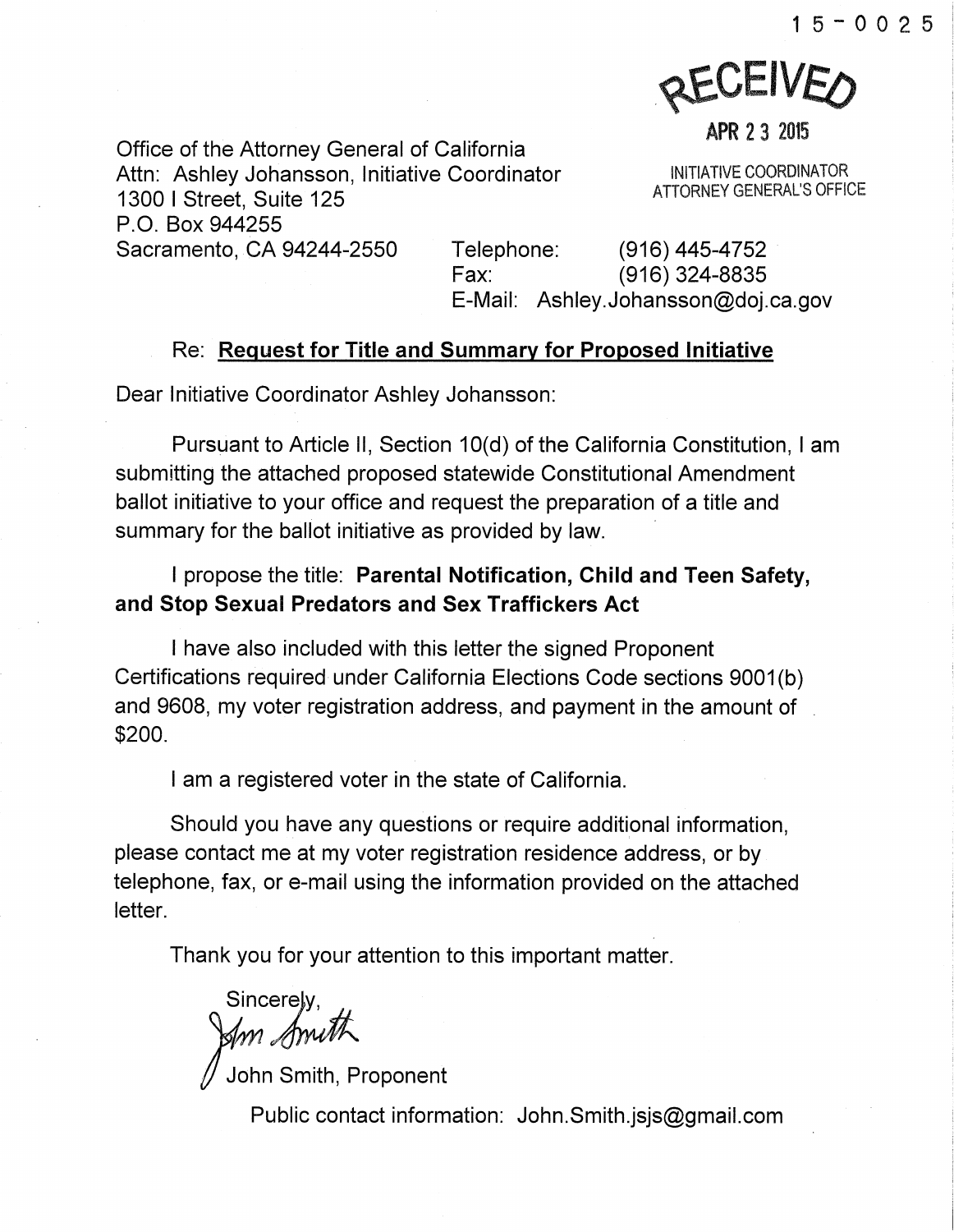#### INITIATIVE MEASURE TO BE SUBMITTED DIRECTLY TO VOTERS

The Attorney General of California has prepared the following title and summary of the chief purposes and points of the proposed measure:

(Insert 100 word title and summary)

To the Honorable Secretary of State of California:

We the undersigned, registered, qualified voters of California, residents of the afore-described County (or City and County), on the signature page of this petition section, hereby propose an amendment to the Constitution of the State of California relating to parental notification and personal consent prior to the performance of an abortion on a pregnant unemancipated minor, and petition the Secretary of State to submit the same to the voters of California for their adoption or rejection at the next succeeding general election or at any special statewide election held prior to the general election or otherwise· provided by law. The proposed amendment reads as follows:

### SECTION 1. Title

This amendment shall be known and may be cited as the Parental Notification, Child and Teen Safety, and Stop Sexual Predators and Sex Traffickers Act.

### SECTION 2. Declaration of Findings and Purposes

The People of California have a compelling interest in protecting minors from the known risks of secret abortions, including the danger of not obtaining prompt care for health- and life-threatening complications when a minor's parent is unaware that she has undergone a secret abortion. The People also have a compelling interest in preventing sexual predators and sex traffickers from using secret abortions to conceal sexual abuse and exploitation, and sex trafficking of minors.

#### SECTION 3. Parental Notification

Section 32 of Article 1 of the California Constitution is added to read: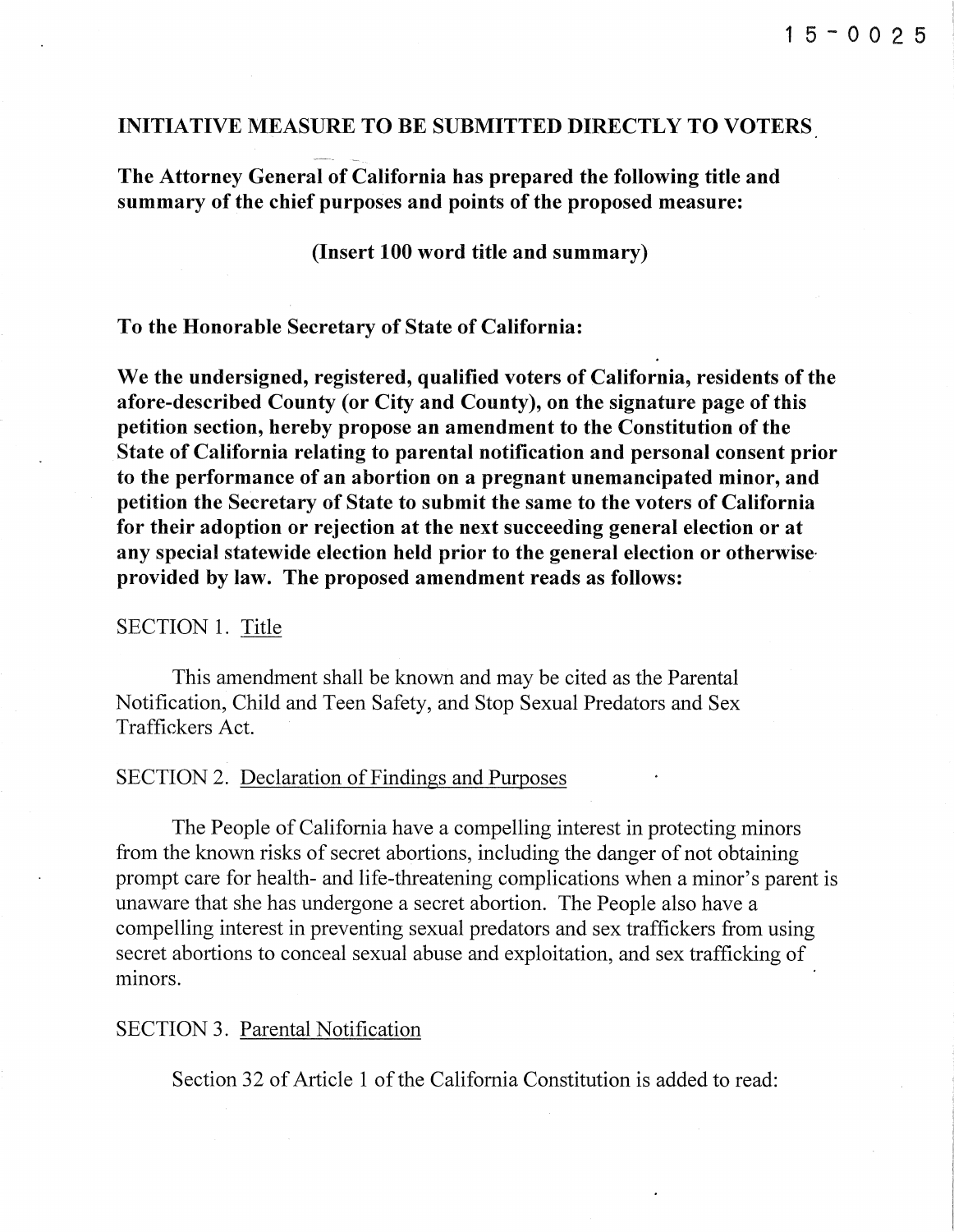SEC. 32 (a) For purposes of this Section, the following terms shall be defined to mean:

(1) "Parent" means a person who, at the time notice or waiver is required under this Section, is either a parent if both parents have legal custody, or the parent or person having legal custody, or the legal guardian of an unemancipated minor.

(2) "Unemancipated minor" means a female under the age of 18 years who has not entered into a valid marriage and is not on active duty with the armed services of the United States and has not received a declaration of emancipation under state law. For the purposes of this Section, pregnancy does not emancipate a female under the age of 18 years.

(3) "Physician" means any person who has a valid, unrevoked, and unsuspended license to practice as a physician and surgeon under the statutes and regulations of the State of California.

( 4) "Notice" means a written notification, signed and dated by a physician or his or her agent, informing the parent of an unemancipated minor that she has requested an abortion.

(5) "Abortion" means the use of any means to terminate the pregnancy of an unemancipated minor known to be pregnant except for the purpose of producing a live birth. "Abortion" shall not include the use of any contraceptive drug or device.

( 6) "Medical emergency" means a condition which, on the basis of the physician's good-faith clinical judgment, so complicates the medical condition of a pregnant unemancipated minor as to necessitate the immediate abortion of her pregnancy to avert her death or for which a delay will create serious risk of substantial and irreversible impairment of a major bodily function.

(b) Notwithstanding Article 1, Section 1, or any other provision of this Constitution or law to the contrary, no person except a physician shall perform an abortion on an unemancipated minor, and except as provided in subdivisions (d), (e), or (f) of this Section, a physician shall not perform an abortion on an unemancipated minor until at least forty-eight ( 48) hours has elapsed after the physician or the physician's agent has delivered written notice as provided in subdivision (c) of this section, or has received a copy of a waiver of notification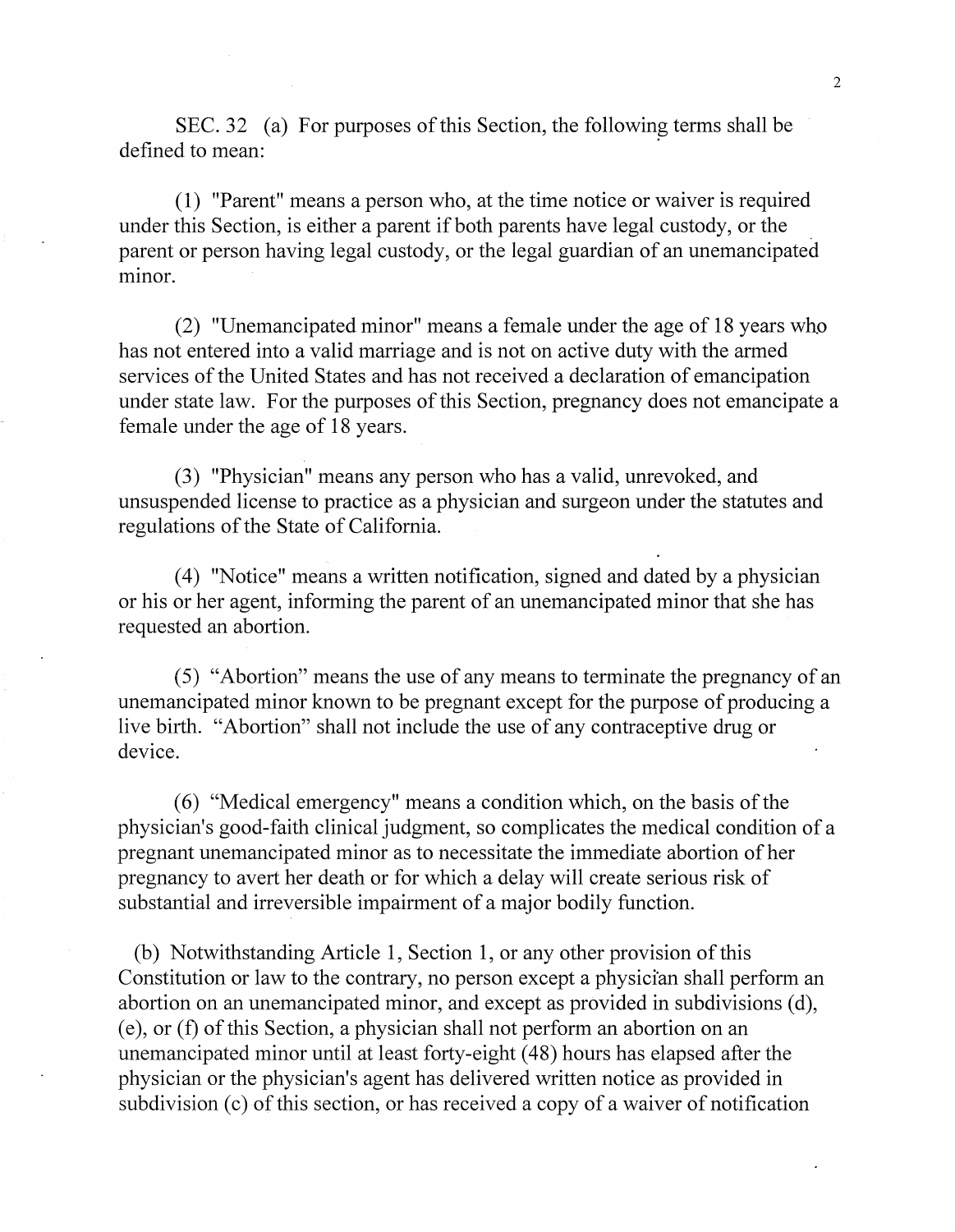from the court as provided in subdivisions  $(h)$ ,  $(i)$ , or  $(i)$ . A copy of any notice or waiver shall be retained with the unemancipated minor's medical records. The physician or the physician's agent shall inform the unemancipated minor that her parent may receive notice as provided for in this section.

(c) The written notice shall be delivered by the physician or the physician's agent to the parent, either personally or by certified mail addressed to the parent at the parent's last known address with return receipt requested and restricted delivery to the addressee. If notice is provided by certified mail, a copy of the written notice shall also be sent at the same time by first class mail to the parent. Notice by mail may be presumed to have been delivered under the provisions of this subdivision at noon of the second day after the written notice sent by certified mail was postmarked, not counting any days on which regular mail delivery does not take place. A form for the notice shall be prescribed by the California Department of Public Health. The notice form shall be bilingual, in English and Spanish, and also available in English and each of the other languages in which California Official\_ Voter Information Guides are published.

(d) Notice of an unemancipated minor's intent to obtain an abortion may be waived by her parent. The waiver must be in writing, on a form prescribed by the California Department of Public Health, signed by a parent, dated, and notarized. The parent shall specify on the form that the waiver is valid for 30 days, or until a specified date, or until the minor's eighteenth birthday. The written waiver need not be notarized if the parent personally delivers it to the physician or the physician's agent. The form shall include the following statement: **"WARNING. It is a crime to knowingly provide false information to a physician or a physician's agent for the purpose of inducing a physician or a physician's agent to believe that a waiver of notice has been provided by a parent or guardian."** The waiver form shall be bilingual, in English and Spanish, and also available in English and each of the other languages in which California Official Voter Information Guides are published. For each abortion performed on an unemancipated minor pursuant to this subdivision, the physician or the physician's agent must receive a separate original written waiver that shall be retained with the unemancipated minor's medical records.

(e) Notice to a parent shall not be required under this Section if the unemancipated minor is the victim of physical or sexual abuse committed by one or both of the minor's parents and the abuse is documented by a signed and notarized statement by  $(1)$  a person at least 21 years of age who has personal knowledge of the abuse and who is a grandparent, stepparent, foster parent, sibling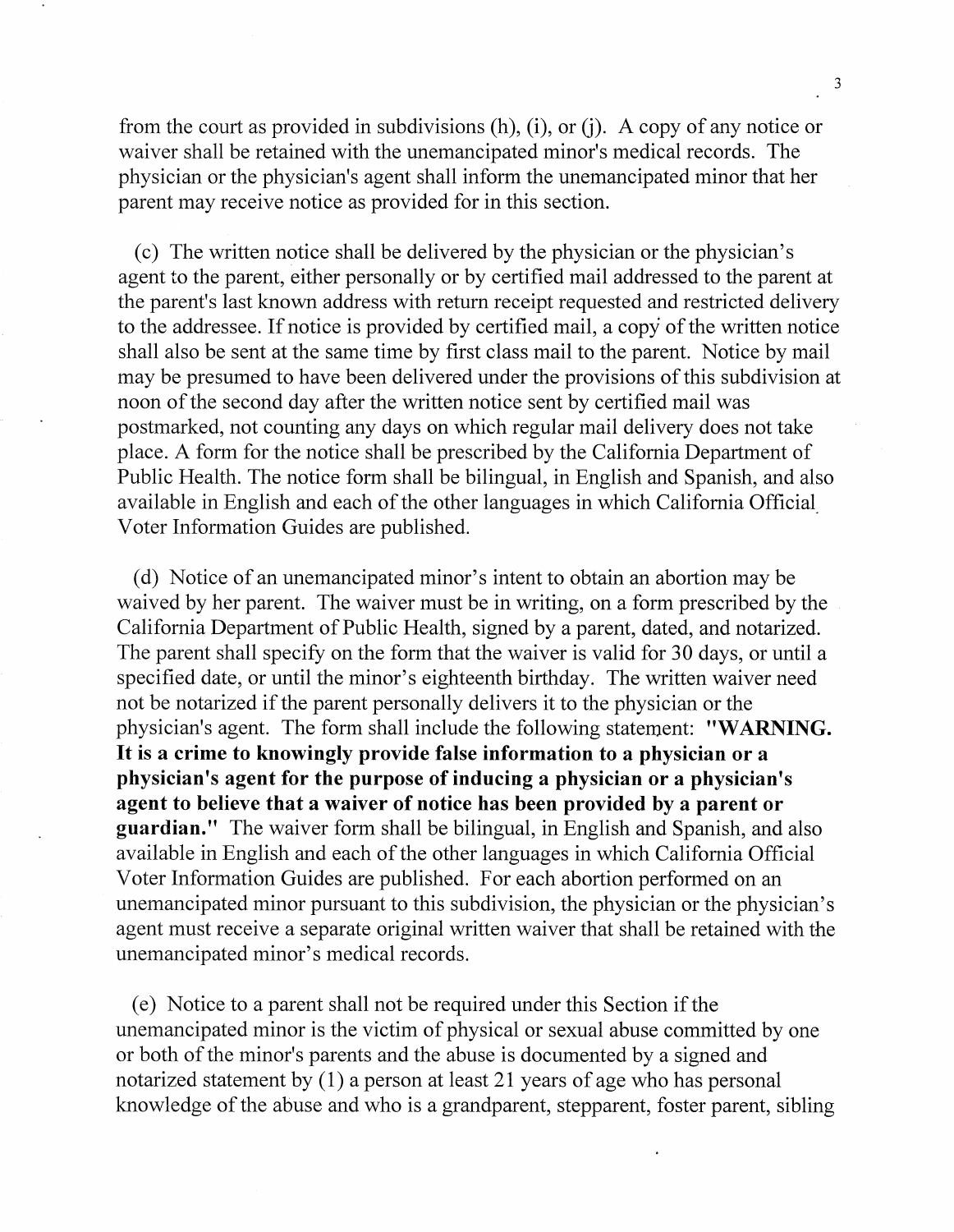of a parent, or sibling or half-sibling of the unemancipated minor, or (2) a law enforcement officer or agent of a public child protective agency who has investigated the abuse of the unemancipated minor. The physician shall retain the signed and notarized statement with the unemancipated minor's medical records and shall ensure that it is brought to the attention of the appropriate law enforcement or public child protective agency.

(f) Notice shall not be required under this Section if the attending physician certifies in the unemancipated minor's medical records the medical indications supporting the physician's good-faith clinical judgment that the abortion is necessary due to a medical emergency.

(g) Notice shall not be required under this Section if waived pursuant to this subdivision and subdivisions (h) or (i) or (j). If the pregnant unemancipated minor elects not to permit notice to be given to a parent, she may file a petition with the juvenile court. No filing fee shall be required for filing a petition. If, pursuant to this subdivision, an unemancipated minor seeks to file a petition, the court shall assist the minor or person designated by the minor in preparing the documents required pursuant to this Section. The petition shall set forth with specificity the minor's reasons for the request. The unemancipated minor shall appear personally in the proceedings in juvenile court and may appear on her own behalf or with counsel of her own choosing. The court shall, however, advise her that she has a right to court-appointed counsel upon request. The hearing shall be held by 5 p.m. on the second court day after filing the petition unless extended at the written request of the unemancipated minor or her counsel. The unemancipated minor shall be notified of the date, time, and place of the hearing on the petition. Judgment shall be entered within one court day of submission of the matter. The judge shall order a record of the evidence to be maintained, including the judge's written factual findings and legal conclusions supporting the decision. The court shall ensure that the minor's identity be kept confidential and that all court proceedings be sealed.

(h) (1) If the judge finds, by clear and convincing evidence, that the unemancipated minor is both sufficiently mature and well-informed to decide whether to have an abortion, the judge shall authorize a waiver of notice of a parent.

(2) If the judge finds, by clear and convincing evidence, that notice to a parent is not in the best interests of the unemancipated minor, the judge shall authorize a waiver of notice. If the finding that notice to a parent is not in the best

4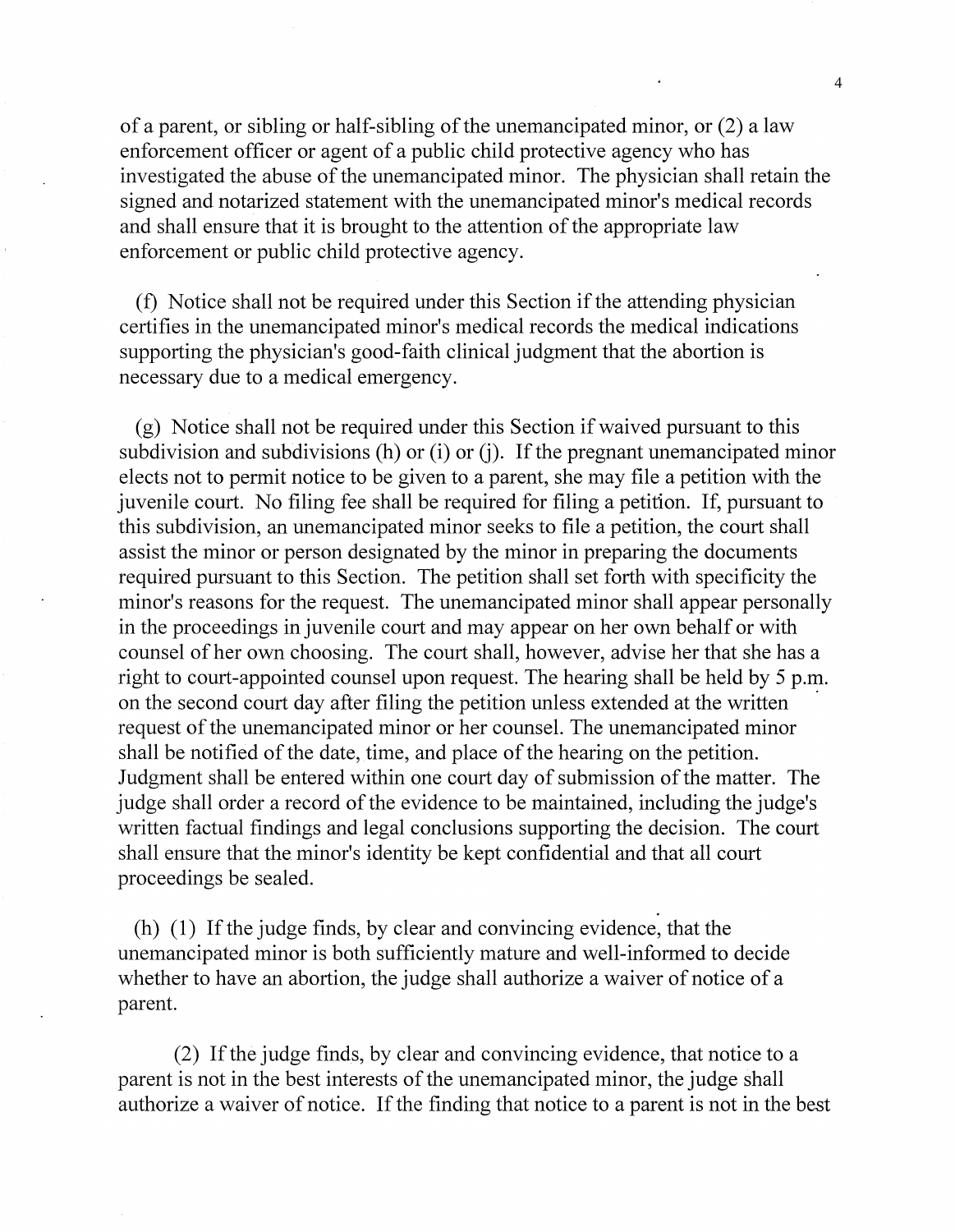interests of the minor is based on evidence of physical or sexual abuse, the court shall ensure that such evidence is brought to the attention of the appropriate law enforcement or public child protective agency.

(3) If the judge does not make a finding specified in subdivision  $(h)(1)$  or (h)(2), the judge shall deny the petition.

(i) If the judge fails to rule within the time period specified in subdivision (g) and no extension was requested and granted, the petition shall be deemed granted and the notice requirement shall be waived.

G) The unemancipated minor may appeal the judgment of the juvenile court at any time after the entry of judgment. The Judicial Council shall prescribe, by rule, the practice and procedure on appeal and the time and manner in which any record on appeal shall be prepared and filed and may prescribe forms for such proceedings. These procedures shall require that the hearing shall be held within three court days of filing the notice of appeal. The unemancipated minor shall be notified of the date, time, and place of the hearing. The appellate court shall ensure that the unemancipated minor's identity be kept confidential and that all court proceedings be sealed. No filing fee shall be required for filing an appeal. Judgment on appeal shall be entered within one court day of submission of the matter.

(k) The Judicial Council shall prescribe, by rule, the practice and procedure for petitions for waiver of parental notification, hearings, and entry of judgment as it deems necessary and may prescribe forms for such proceedings. Each court shall provide annually to the Judicial Council, in a manner to be prescribed by the Judicial Council to ensure confidentiality of the unemancipated minors filing petitions, a report of the number of petitions filed, the number of petitions granted under subdivisions  $(h)(1)$  or  $(h)(2)$ , deemed granted under subdivision (i), denied under subdivision  $(h)(3)$ , and granted or denied under subdivision  $(i)$ , said reports to be publicly available unless the Judicial Council determines that the data contained in individual reports should be aggregated by county before being made available to the public in order to preserve the confidentiality of the unemancipated minors filing petitions.

(1) The California Department of Public Health shall prescribe forms for the reporting of abortions performed on unemancipated minors by physicians. The report forms shall not identify the unemancipated minor or her parent(s) by name or request other information by which the unemancipated minor or her parent(s)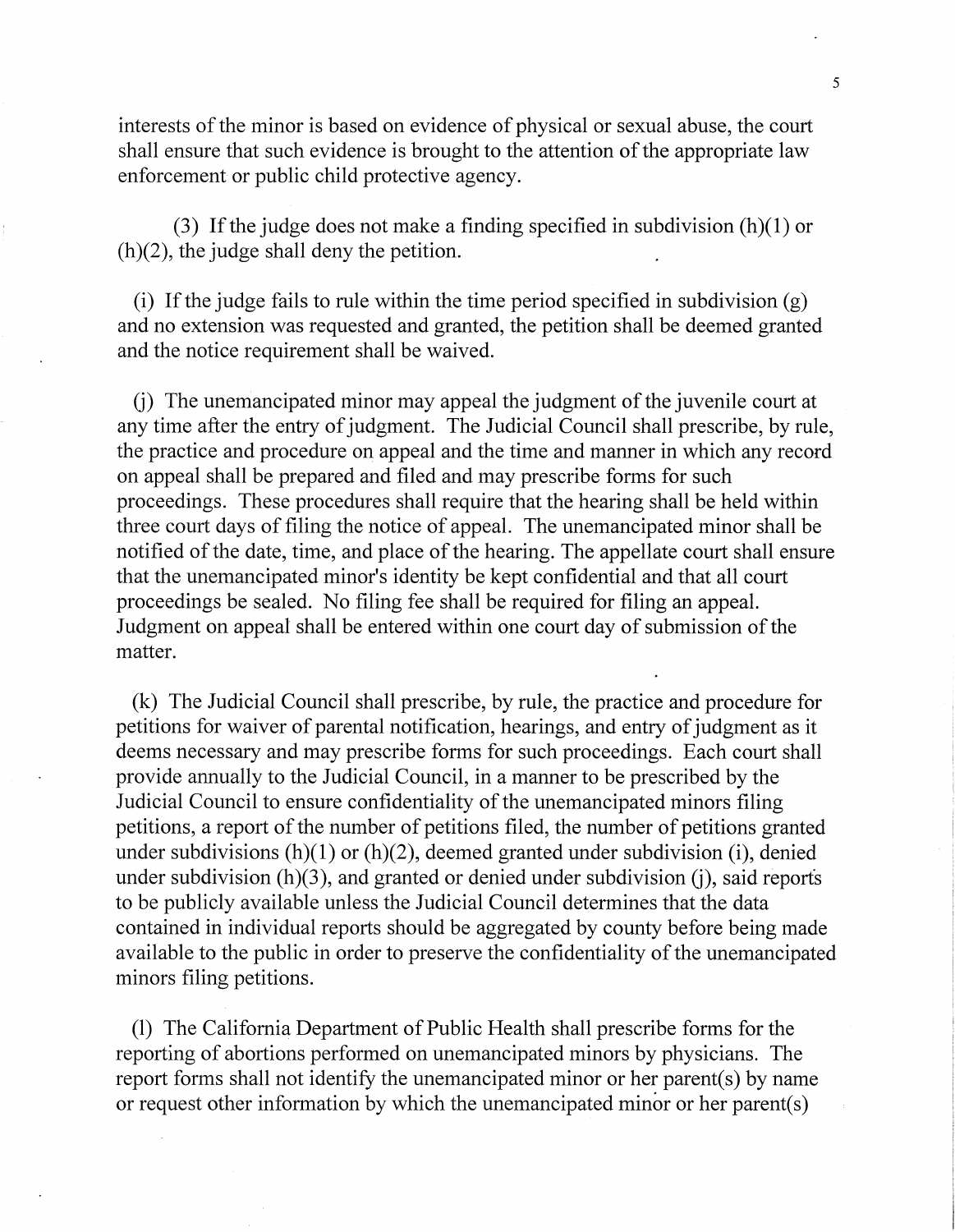might be identified. The forms shall include the date of the procedure and the unemancipated minor's month and year of birth, the duration of the pregnancy, the type of abortion procedure, the numbers of the unemancipated minor's previous abortions and deliveries if known, and the facility where the abortion was performed. The forms shall also indicate whether the abortion was performed pursuant to subdivision (c); or (d); or (e); or (f); or (h), (i), or (j).

(m) The physician who performs an abortion on an unemancipated minor shall within one month file a dated and signed report concerning that abortion with the California Department of Public Health on forms prescribed pursuant to subdivision (1). The identity of the physician shall be kept confidential and shall not be subject to disclosure under the California Public Records Act.

(n) No claim shall be paid by the Medi-Cal program or any other program paid for or subsidized by the State of California for any medical services relating to provision of abortion on a minor under the age of 18 at the time of the abortion unless the claim for payment is accompanied by (1) a copy of the report filed with the California Department of Public Health pursuant to subsection (m), or (2) proof that the minor was not unemancipated.

( o) The California Department of Public Health shall compile an annual statistical report from the information specified in subdivision (1). The annual report shall not include the identity of any physician who filed a report as required by subdivision (m). The compilation shall include statistical information on the numbers of abortions by month and by county where performed, the minors' ages, the duration of the pregnancies, the types of abortion procedures, the numbers of prior abortions or deliveries where known, and the numbers of abortions performed pursuant to each of subdivision (c); or (d); or (e); or (f); or (h), (i), or (j). The annual statistical report shall be made available to county public health officials, members of the legislature, the governor, and the public.

(p) Any person who performs an abortion on an unemancipated minor and in so doing knowingly or negligently fails to comply with the provisions of this Section shall be liable for damages in a civil action brought by the unemancipated minor, her legal representative, or by a parent wrongfully denied notification. The time for commencement of the action shall be within four years of the date the minor attains majority or four years of the date a parent wrongfully denied notification discovers or reasonably should have discovered the failure to comply with this . Section, whichever period expires later, provided, however, that no action may be commenced more than twelve years after the abortion occurred. A person shall not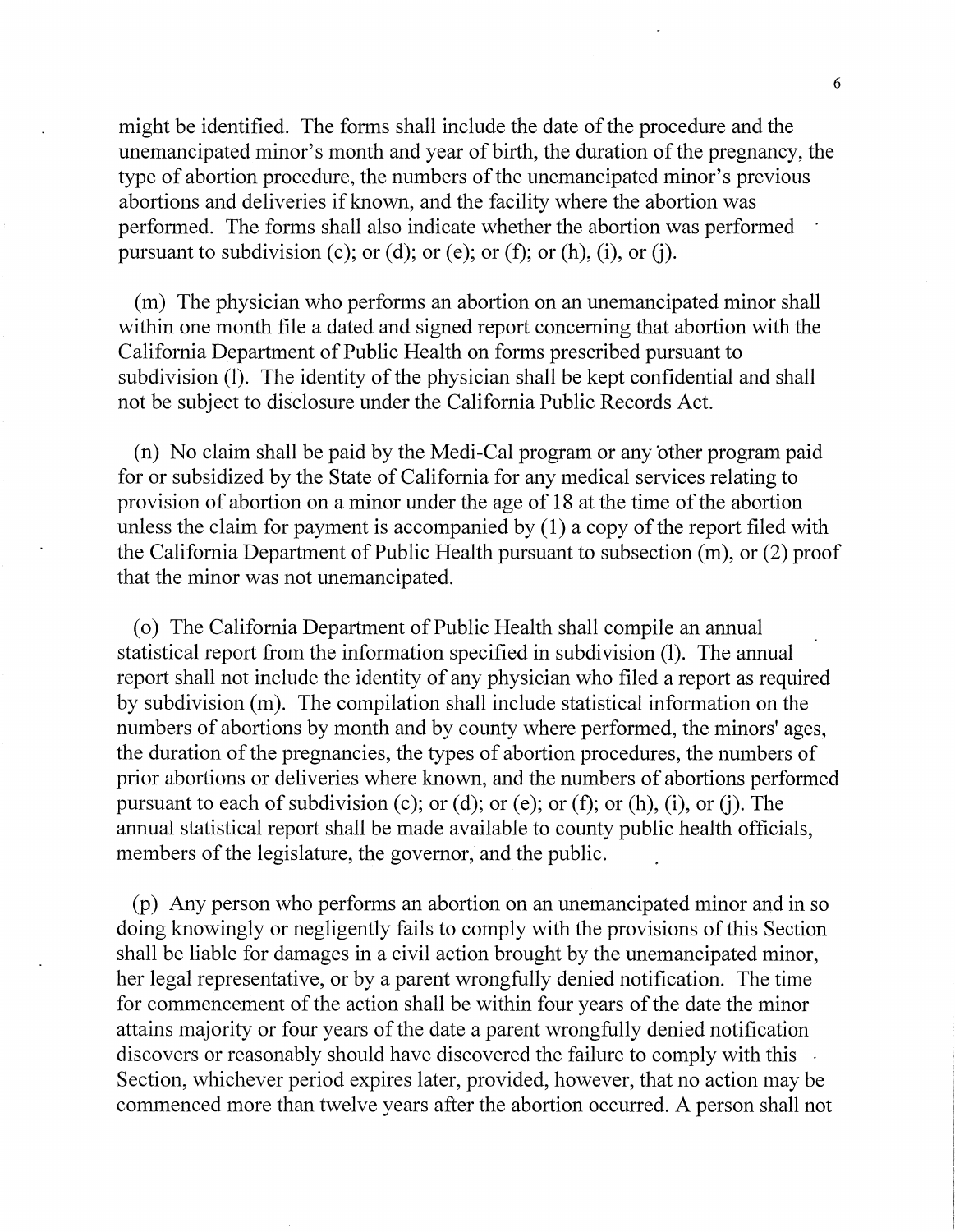be liable under this Section if the person establishes by written or documentary evidence that the person relied upon evidence sufficient to convince a careful and prudent person that the representations of the unemancipated minor or other persons regarding information necessary to comply with this Section were bona fide and true. At any time prior to the rendering of a final judgment in an action brought under this subdivision, the plaintiff may elect to recover, in lieu of actual damages, an award of statutory damages in the amount of \$10,000. In addition to any damages awarded under this subdivision, the plaintiff shall be entitled to an award of reasonable attorney fees. Nothing in this Section shall abrogate, limit, or restrict the common law rights of parents, or any right to relief under any theory of liability that any person or any state or local agency may have under any statute or common law for any injury or damage, including any legal, equitable, or administrative remedy under federal or state law, against any party, with respect to injury to an unemancipated minor from an abortion.

( q) Other than an unemancipated minor who is the patient of a physician, or other than the physician or the physician's agent, any person who knowingly provides false information to a physician or a physician's agent for the purpose of inducing the physician or the physician's agent to believe that pursuant to this Section notice has been or will be delivered to a parent, or that a waiver of notice has been obtained, or that an unemancipated minor is the victim of physical or sexual abuse, or that an unemancipated minor patient is not an unemancipated minor, is guilty of a misdemeanor punishable by a fine of up to \$10,000.

(r) Notwithstanding any notice or waivers of notice, except where the particular circumstances of a medical emergency or her own lack of legal mental capacity precludes obtaining her informed consent, a physician shall not perform or induce an abortion upon an unemancipated minor except with the informed consent of the unemancipated minor herself.

(s) Notwithstanding any notice or waivers of notice, an unemancipated minor who is being coerced by any person through force, threat of force, or threatened or actual deprivation of food or shelter to consent to undergo an abortion may apply to the juvenile court for relief. The court shall give the matter expedited consideration and grant such relief as may be necessary to prevent such coercion.

(t) This Section shall not take effect until 90 days after the election in which it is approved. The Judicial Council shall, within these 90 days, prescribe the rules, practices, and procedures and prepare and make available any forms it may prescribe as provided in subdivision (k). The California Department of Public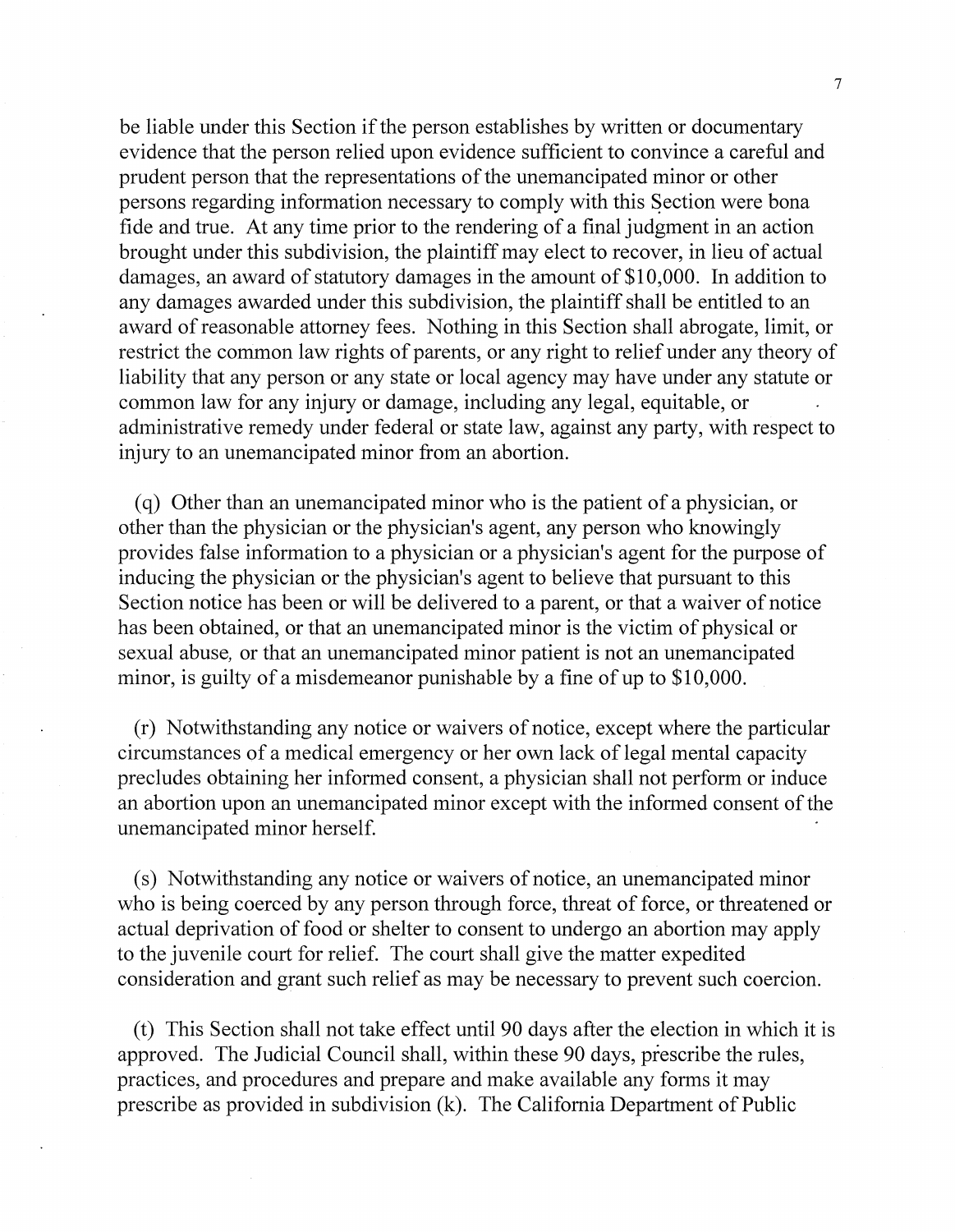Health shall, within these 90 days, prepare and make available the forms prescribed in subdivisions (c), (d), and (1).

(u) Notwithstanding any other provision of this Constitution or law to the contrary, the following persons, given priority in the order named, shall be authorized to defend the provisions of this Section approved by voters in any court of law: any official proponent of this Initiative, his or her designee, and any elector at the time this Initiative was approved by the voters. These same persons, given priority in the order named, shall have standing to petition for a writ of mandate compelling the Judicial Council or the California Department of Public Health or other state agencies to perform the functions assigned to them under this Section or necessary for the implementation of this Section.

( v) If any one or more provision, subdivision, sentence, clause, phrase or word of this Section or the application thereof to any person or circumstance is found to be unconstitutional or invalid, the same is hereby declared to be severable and the balance of this Section shall remain effective notwithstanding such unconstitutionality or invalidity. Each provision, subdivision, sentence, clause, phrase or word of this Section would have been approved by voters irrespective of the fact that any one or more provision, subdivision, sentence, clause, phrase, or · word might be declared unconstitutional or invalid.

(x) Except for the rights, duties, privileges, conditions, and limitations specifically provided for in this Section, nothing in this Section shall be construed to grant, secure, or deny any other rights, duties, privileges, conditions, and limitations relating to abortion or the funding thereof.